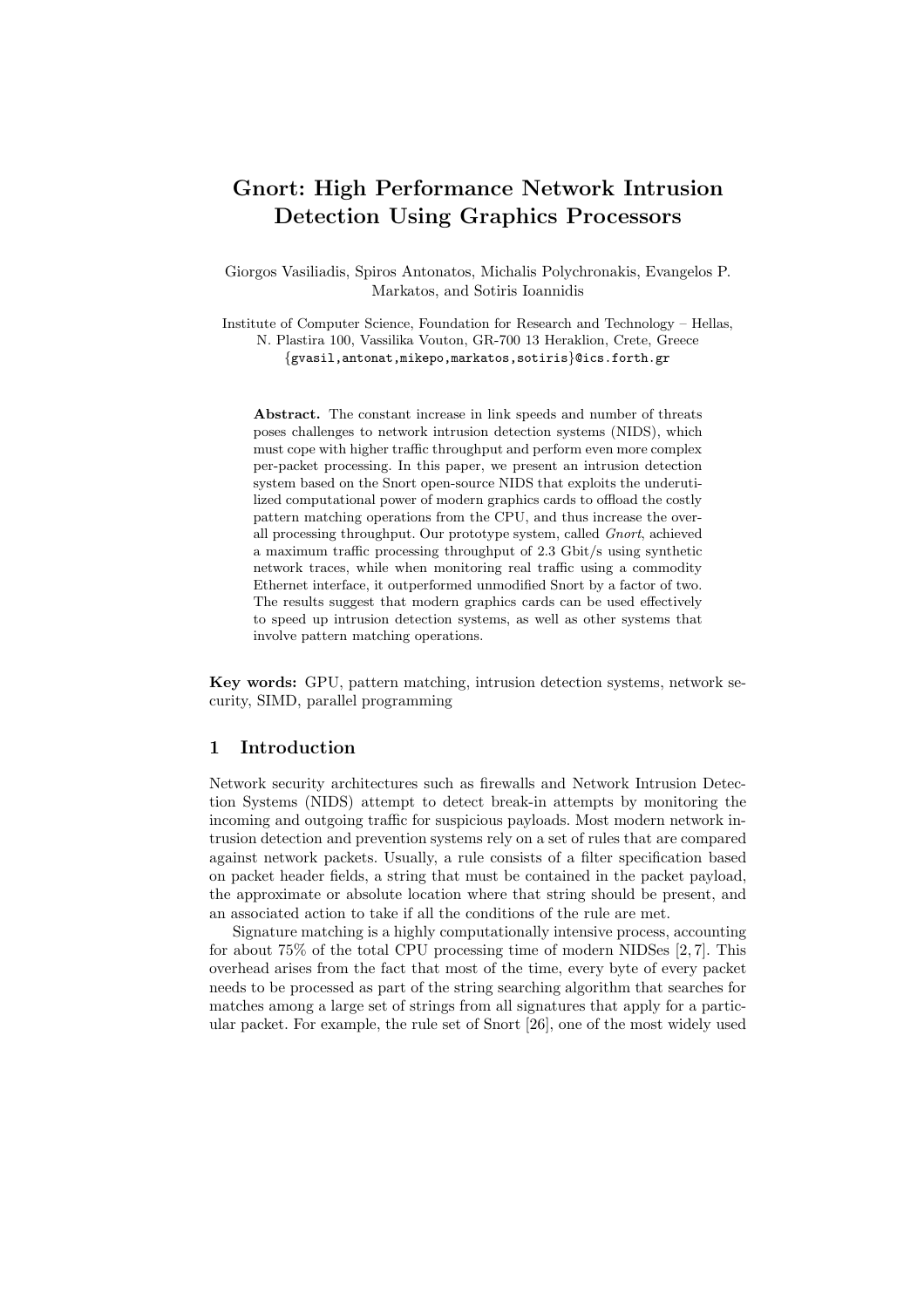open-source NIDS, contains about 10000 strings. Searching every packet for all of these strings requires significant resources, both in terms of the computation capacity needed to process a packet, as well as the amount of memory needed to store the rules.

Several research efforts have explored the use of parallelism for improving the packet processing throughput [25, 8, 14, 4, 37]. Specialized hardware devices can be used to inspect many packets concurrently, and such devices include ASICs and Network Processors. Both are very efficient and perform well, however they are complex to modify and program. Moreover, FPGA-based architectures have poor flexibility since most of the approaches are usually tied to a specific implementation.

As Graphics Processing Units (GPUs) are becoming increasingly powerful and ubiquitous, researchers have begun exploring ways to tap their power for non-graphic or general-purpose (GPGPU) applications. The main reason behind this evolution is that GPUs are specialized for computationally-intensive and highly parallel operations—required for graphics rendering—and therefore are designed such that more transistors are devoted to data processing rather than data caching and flow control [23]. The release of software development kits  $(SDKs)$  from big vendors, like NVIDIA<sup>1</sup> and ATI,<sup>2</sup> has started a trend of using GPUs as a computational unit to offload the CPU.

In addition, many attempts have been made to use graphics processors for security purposes, including cryptography [11], data carving [20] and intrusion detection [17]. Specifically, it has been shown that GPU support can substantially increase the performance of digital forensics software that relies on binary string searches [20]. Jacob and Brodley were the first that tried to use the GPU as a pattern matching engine for NIDS in PixelSnort [17]. They used a simplified version of the Knuth-Morris-Pratt (KMP) algorithm [18], however, their performance results indicated marginal improvement.

In this paper, we explore how GPUs can be used to speed up the processing throughput of intrusion detection systems by offloading the string matching operations to the GPU. We show that single pattern matching algorithms, like KMP, do not perform well when executed on the GPU, especially when using an increased number of patterns. However, porting multi-pattern matching algorithms, like the Aho-Corasick algorithm can boost overall performance by a factor of three. Furthermore, we take advantage of DMA and the asynchronous execution of GPUs to impose concurrency between the operations handled by the CPU and the GPU. We have implemented a prototype intrusion detection system that effectively utilizes GPUs for pattern matching operations in real time.

The paper is organized as follows: In the remainder of the Introduction we will give an overview of the GPU architecture that we used for this research. In Section 2 we will briefly present a survey of related work. Section 3 and 4 presents our prototype architecture and the implementation details respectively.

<sup>1</sup> http://developer.nvidia.com/object/cuda.html

<sup>2</sup> http://ati.amd.com/technology/streamcomputing/index.html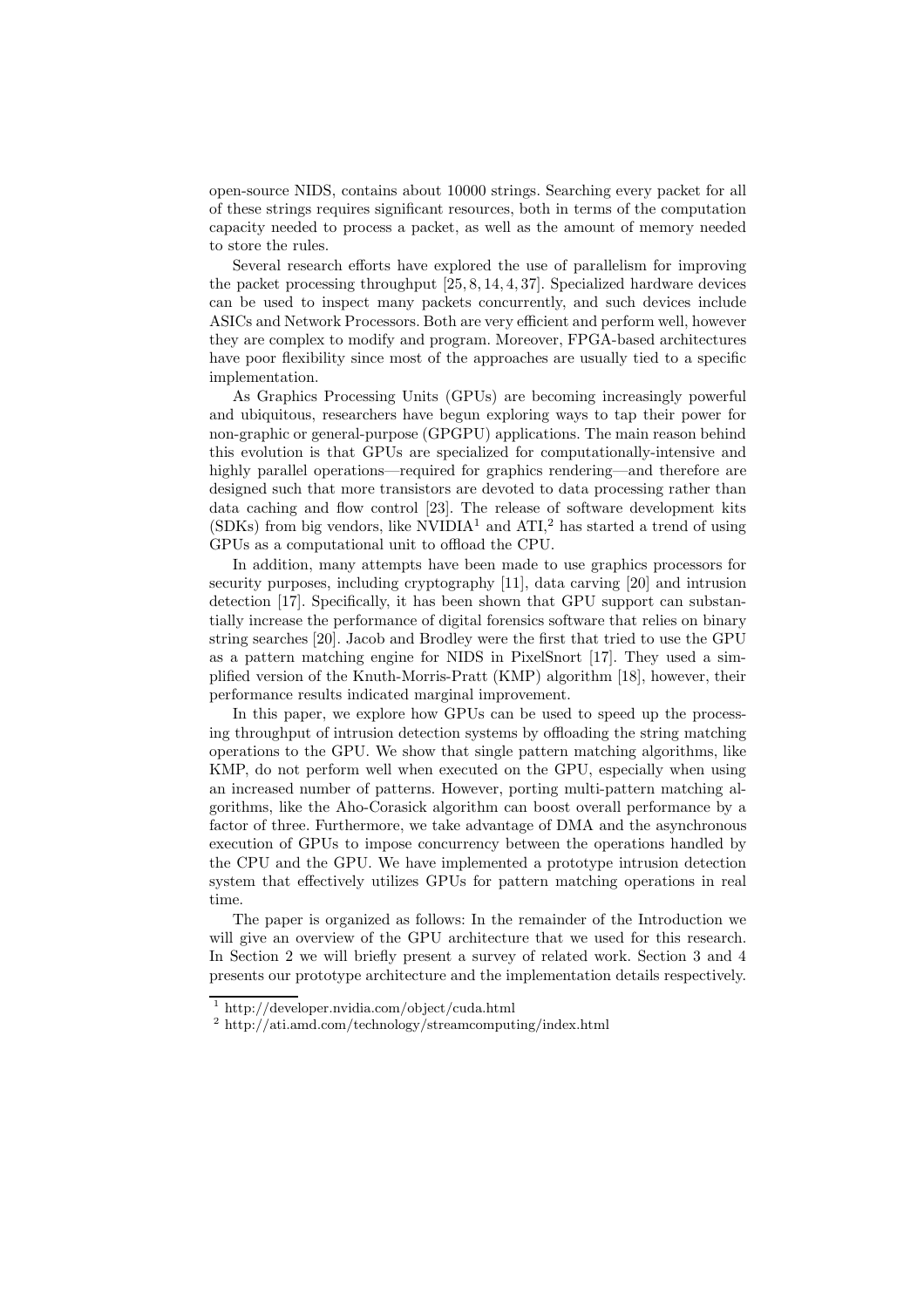In Section 5 we evaluate our implementation and we compare with the previous work. Finally, in Section 6 we present some conclusions as well as some ideas for future work.

#### 1.1 Overview of the GeForce 8 Series Architecture

In this Section we briefly describe the architecture of the NVIDIA GeForce 8 Series (G80) cards, which we have used for this work, as well as the programming capabilities it offers through the Compute Unified Device Architecture (CUDA) SDK. The G80 architecture is based on a set of multiprocessors, each of which contains a set of stream processors operating on SIMD (Single Instruction Multiple Data) programs. When programmed through CUDA, the GPU can be used as a general purpose processor, capable of executing a very high number of threads in parallel.

A unit of work issued by the host computer to the GPU is called a kernel, and is executed on the device as many different *threads* organized in *thread* blocks. Each multiprocessor executes one or more thread blocks, with each group organized into warps. A warp is a fraction of an active group, which is processed by one multiprocessor in one batch. Each of these warps contains the same number of threads, called the *warp size*, and is executed by the multiprocessor in a SIMD fashion. Active warps are time-sliced: A thread scheduler periodically switches from one warp to another to maximize the use of the multiprocessors' computational resources.

Stream processors within a processor share an instruction unit. Any control flow instruction that causes threads of the same warp to follow different execution paths reduces the instruction throughput, because different executions paths have to be serialized. When all the different execution paths have reached a common end, the threads converge back to the same execution path.

A fast shared memory is managed explicitly by the programmer among thread blocks. The *global, constant*, and *texture memory spaces* can be read from or written to by the host, are persistent across kernel launches by the same application, and are optimized for different memory usages [23]. The constant and texture memory accesses are cached, so a read from them costs much less compared to device memory reads, which are not being cached. The texture memory space is implemented as a read-only region of device memory.

GPGPU programming on G80 series and later is feasible using the CUDA SDK. CUDA consists of a minimal set of extensions to the C language and a runtime library that provides functions to control the GPU from the host, as well as device-specific functions and data types. CUDA exposes several hardware features that are not available via the graphics API. The most important of these features is the read and write access to the shared memory shared among the threads, and the ability to access any memory location in the card's DRAM through the general memory addressing mode it provides. Finally, CUDA also offers highly optimized data transfers to and from the GPU.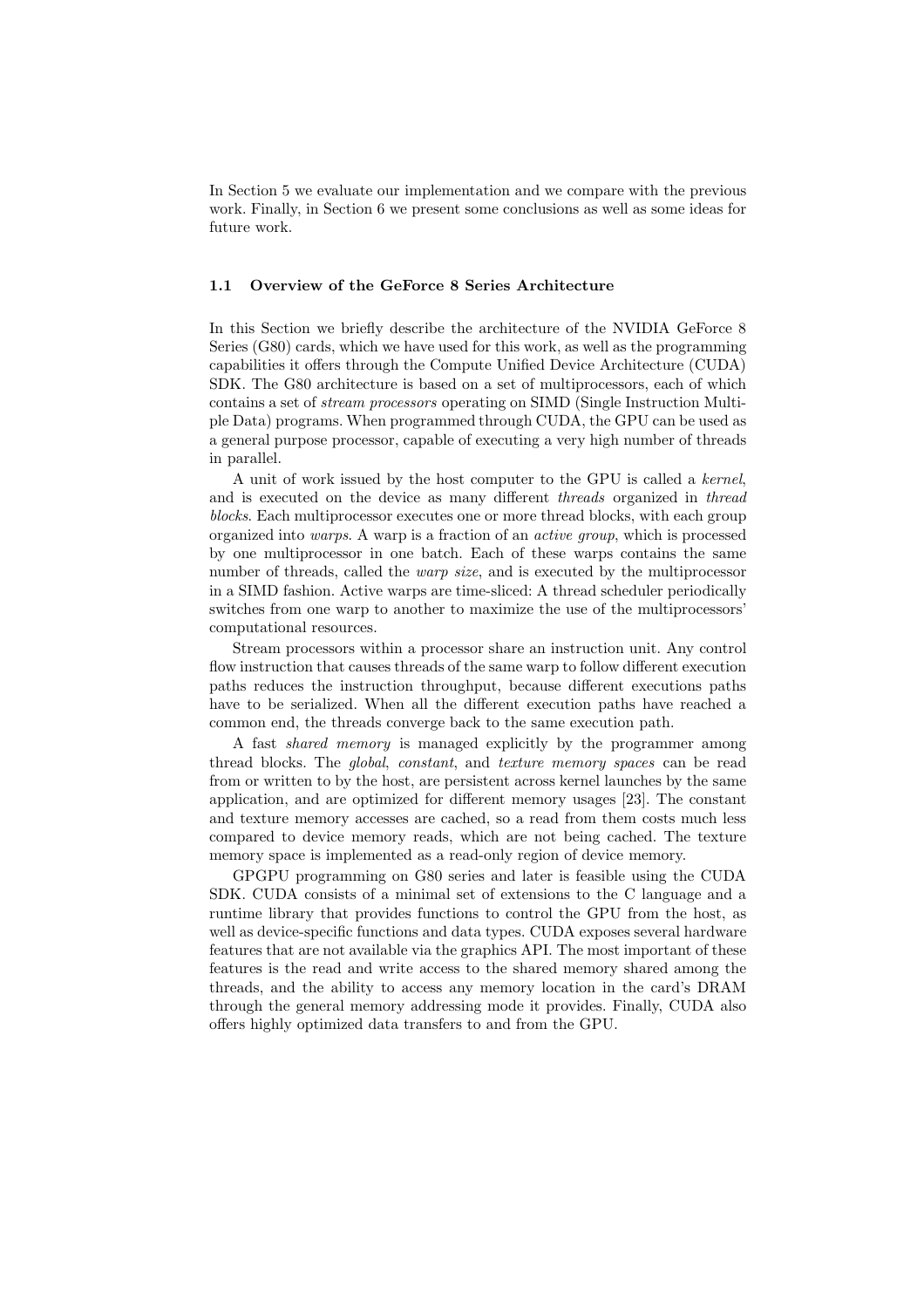# 2 Related Work

Pattern matching is the most critical operation that affects the performance of network intrusion detection systems. Pattern matching algorithms can be classified into single- and multi-pattern algorithms.

In single pattern matching algorithms, each pattern is searched in a given text individually. This means that if we have  $k$  patterns to be searched, the algorithm must be repeated k times. Knuth-Morris-Pratt [18] and Boyer-Moore [6] are some of the most widely used single pattern matching algorithms. Knuth-Morris-Pratt is able to skip characters when a mismatch occurs in the comparison phase using a partial-match table for each pattern. Each table is built by preprocessing every pattern separately. Boyer-Moore is the most widely used single-pattern algorithm. Its execution time can be sublinear if the suffix of the string to be searched for appears infrequently in the input stream, due to the skipping heuristics that it uses.

Multi-pattern string matching algorithms search for a set of patterns in a body of text simultaneously. This is achieved by preprocessing the set of patterns and building an automaton that will be used in the matching phase to scan the text. The automaton can be thought of as a state machine that is represented as a trie, a table or a combination of the two. Each character of the text will be searched only once. Multi-pattern matching scales much better than algorithms that search for each pattern individually. Multi-pattern string matching algorithms include Aho-Corasick [1], Wu-Manber [36] and Commentz-Walter [10].

Most Network Intrusion Detection Systems (NIDS) use finite automata and regular expressions  $[26, 24, 16]$  to match patterns. Coit *et al.* [9] improved the performance of Snort by combining the Aho-Corasick keyword trie with the skipping feature of the Boyer-Moore algorithm. Fisk and Vaghese enhance the Boyer-Moore-Horspool algorithm to simultaneously match a set of rules. The new algorithm, called Set-wise Boyer-Moore-Horspool [15], was shown to be faster than both Aho-Corasick and Boyer-Moore for sets with less than 100 patterns. Tuck et al. [31] optimized the Aho-Corasick algorithm by applying bitmap node and path compression.

Snort from version 2.6 and onwards uses only flavors of the Aho-Corasick for exact-match pattern detection. Specifically, it contains a variety of implementations that are differentiated by the type of the finite automaton they use (NFA or DFA), and the storage format they use to keep it in memory (full, sparse, banded, trie, etc.). It should be mentioned, however, that the best performance is achieved with the full version that uses a deterministic finite automaton (DFA) at the cost of high memory utilization [30].

To speed-up the inspection process, many IDS implementations are based on specialized hardware. By using content addressable memory (CAM), which is suitable to perform parallel comparison for its contents against the input value, they are very well suited for use in intrusion detection systems [37, 38]. However they have a high cost per bit.

Many reconfigurable architectures have been implemented for intrusion detection. Most approaches involve building an automaton for a string to be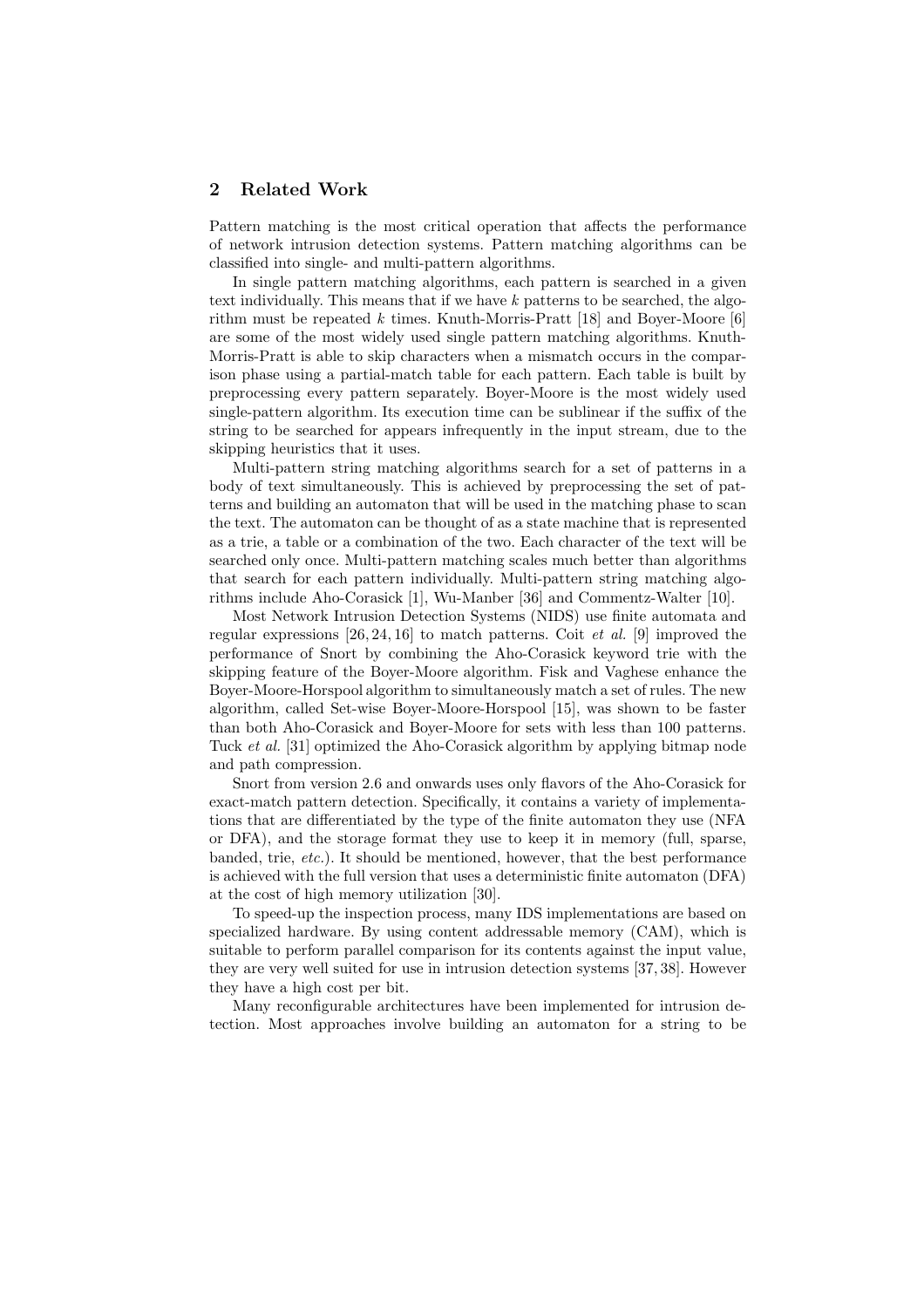searched, generating a specialized hardware circuit using gates and flip-flops for the automaton, and then instantiating multiple such automata in the reconfigurable chip to search the streaming data in parallel. However, the circuit implemented on the FPGA to perform the string matching is designed based on the underlying hardware architecture to adjust to a given specific rule set. To adjust to a new rule set, one must program a new circuit (usually in a hardware description language), which is then compiled down through the use of CAD tools. Any changes in the rule set requires the recompilation, regeneration of the automaton, resynthesis, replacement and routing of the circuits which is a time consuming and difficult procedure.

Sidhu and Prasanna implemented a regular expression matching architecture for FPGAs [28]. Baker et al. also investigated efficient pattern matching as a signature based method [4]. In [13], the authors used hardware bloom filters to match multiple patterns against network packets at constant time. Attig et al. proposed a framework for packet header processing in combination with payload content scanning on FPGAs [3].

Several approaches attempt to reduce the amount of memory required to economically fit it in on-chip memory [4, 31, 14]. However, the on-chip hardware resource consumption grows linearly with the number of characters to be searched. In [29], the authors convert a string set into many tiny state machines, each of which searches for a portion of the strings and a portion of the bits of each string.

Other approaches involve the cooperation with network processors in order to pipeline the processing stages assigned to each hardware resource [8], as well as the entire implementation of an IDS on a network processor [5, 12]. Computer clusters have also been proposed to offload the workload of a single computer [19, 34, 33, 27]. The cost however remains high, since it requires multiple processors, a distribution network, and a clustered management system.

On the contrary, modern GPUs have low design cost while their increased programmability makes them more flexible than ASICs. Most graphic cards manufacturers provide high-level APIs that offer high programming capabilities and are further ensure forward compatibility for future releases, in contrast with most FPGA implementations that are based on the underlying hardware architecture and need to be reconfigured whenever a change occurs in the rule set. Furthermore, their low design cost, the highly parallel computation and the potential that are usually underutilized, especially in hosts used for intrusion detection purposes, makes them suitable for use as an extra low-cost coprocessor for time-consuming problems, like pattern matching.

The work most related to ours is PixelSnort [17]. It is a port of the Snort IDS that offloads packet matching to an NVIDIA 6800GT. The GPU programming was complicated, since the 6800GT did not support a general purpose programming model for GPUs (as the G80 used in our work). The system encodes Snort rules and packets to textures and performs the string searching using the KMP algorithm on the 16 fragment shaders in parallel. However, PixelSnort does not achieve any speed-up under normal-load conditions. Furthermore, PixelSnort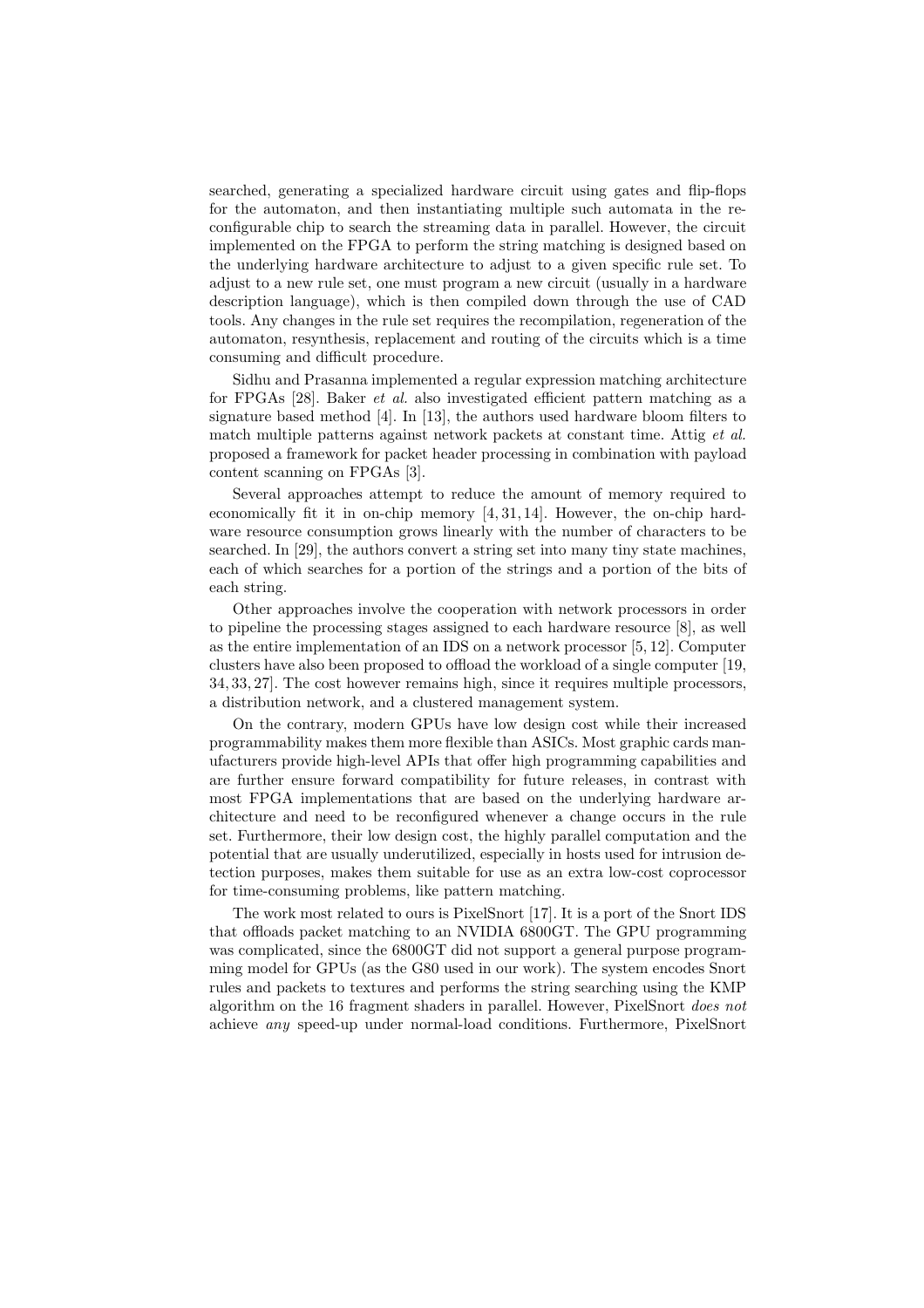

Fig. 1. Overall architecture of Gnort.

did not have any multi-pattern matching algorithms ported to GPU. This is a serious limitation since multi-pattern matching algorithms are the default for Snort. In a more recent work, Marziale *et al.* [20] evaluated the effectiveness of offloading the processing of a file carving tool to the GPU. The system was implemented on the G80 architecture and the results show that GPU support can substantially increase the performance of digital forensics software that relies on binary string search.

## 3 Architecture

The overall architecture of Gnort, which is based on the Snort NIDS, is shown in Figure 1. We can separate the architecture of our system in three different tasks: the transfer of the packets to the GPU, the pattern matching processing on the GPU, and finally the transfer of the results back to the CPU.

## 3.1 Transferring Packets to the GPU

The first thing to consider is how the packets will be transferred from the network interface to the memory space of the GPU. The simplest approach would be to transfer each packet directly to the GPU for processing. However, due to the overhead associated with a data transfer operation to the GPU, batching many small transfers into a larger one performs much better than making each transfer separately [23]. Thus, we have chosen to copy the packets to the GPU in batches.

Snort organizes the content signatures in groups, based on the source and destination port numbers of each rule. A separate detection engine instance is used to search for the patterns of a particular rule group. Table 1 shows the number of rules that come with the latest versions of Snort and are enabled by default, as well as the number of groups in which they are organized. We use a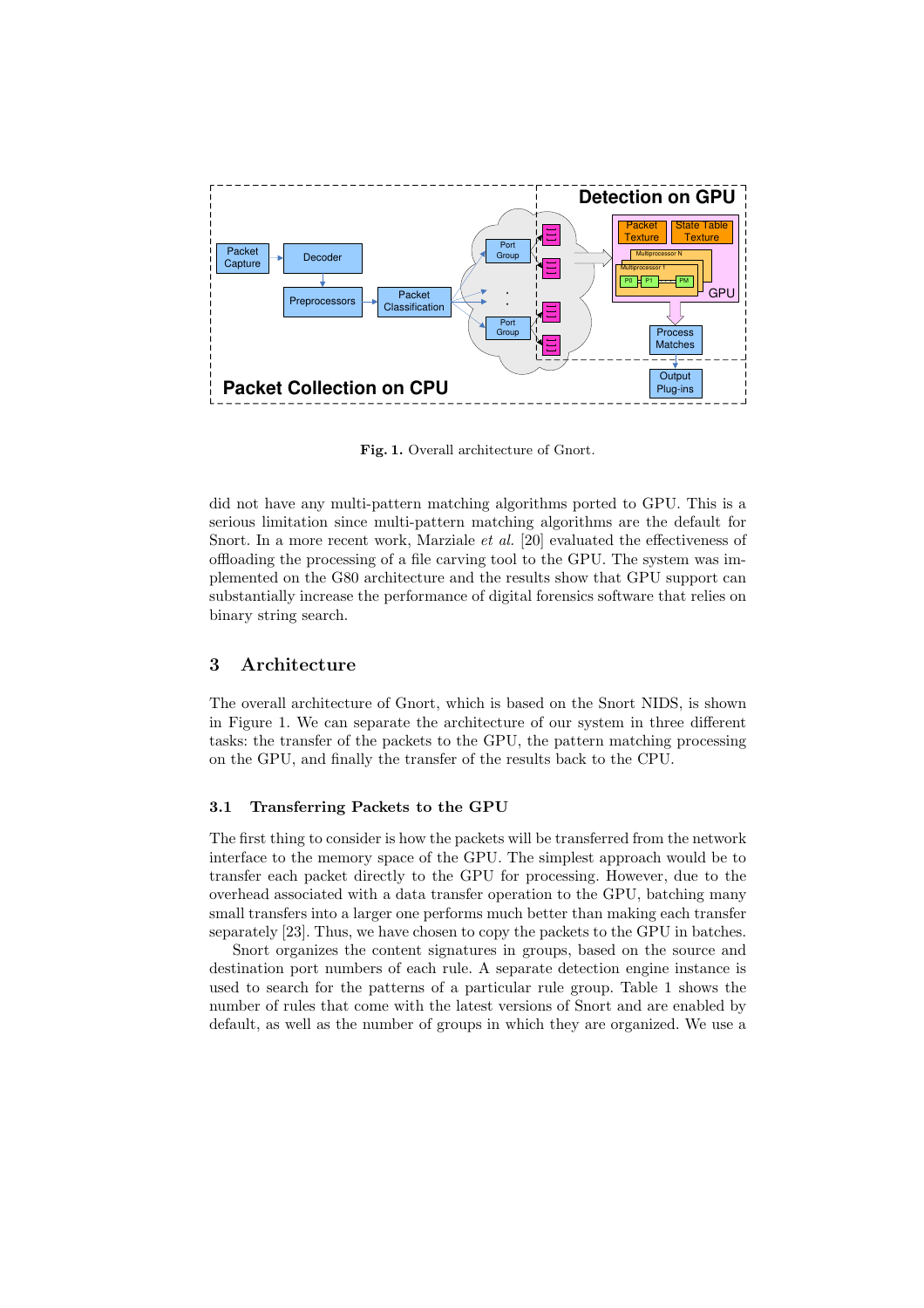separate buffer for temporarily storing the packets of each group. After a packet has been classified to a specific group, it is copied to the corresponding buffer. Whenever the buffer gets full, all packets are transferred to the GPU in one operation. In case a buffer is not yet full after 100ms, its packets are explicitly transferred to the GPU.

| Snort version $\#$ Groups $\#$ Rules |     |      |
|--------------------------------------|-----|------|
| 2.6                                  | 249 | 7179 |
| 2.7                                  | 495 | 8719 |
| 2.8                                  | 495 | 8722 |

Table 1. Snort Data Structures.

The buffers are allocated as a special type of memory, called page-locked or "pinned down" memory. Page-locked memory is a physical memory area that does not map to the virtual address space, and thus cannot be swapped out to secondary storage. The use of pinned down memory results to higher data transfer throughput between the host and the device [23]. Furthermore, the copy from page-locked memory to the GPU is performed using DMA, without occupying the CPU. Thus, the CPU can continue working and collecting the next batch of packets at the same time the GPU is processing the packets of the previous batch.

To further improve parallelism, we use a double buffering scheme. When the first buffer becomes full, it is copied to a texture bounded array that can be read later by the GPU through the kernel invocation. While the GPU is performing pattern matching on the packets of the first buffer, the CPU will copy newly arrived packets in the second buffer.

#### 3.2 Pattern Matching on the GPU

Once the packets have been transferred to the GPU, the next step is to perform the pattern matching operation. We have ported the Aho-Corasick algorithm [1] to run on the graphics card. The Aho-Corasick algorithm seems to be a perfect candidate for SIMD processors like a GPU. The algorithm iterates through all the bytes of the input stream and moves the current state to the next correct state using a state machine that has been previously constructed during initialization phase. The loop lacks any control flow instructions that would probably lead to thread divergence.

In our GPU implementation, the deterministic finite automaton (DFA) of the state machine is stored as a two-dimensional array. The dimensions of the array are equal to the number of states and the size of the alphabet (256 in our case), respectively, and each cell consists of four bytes. The first two bytes contain the next state to move, while the other two contain an indication whether the state is a final state or not. In case the state is final, the corresponding cell will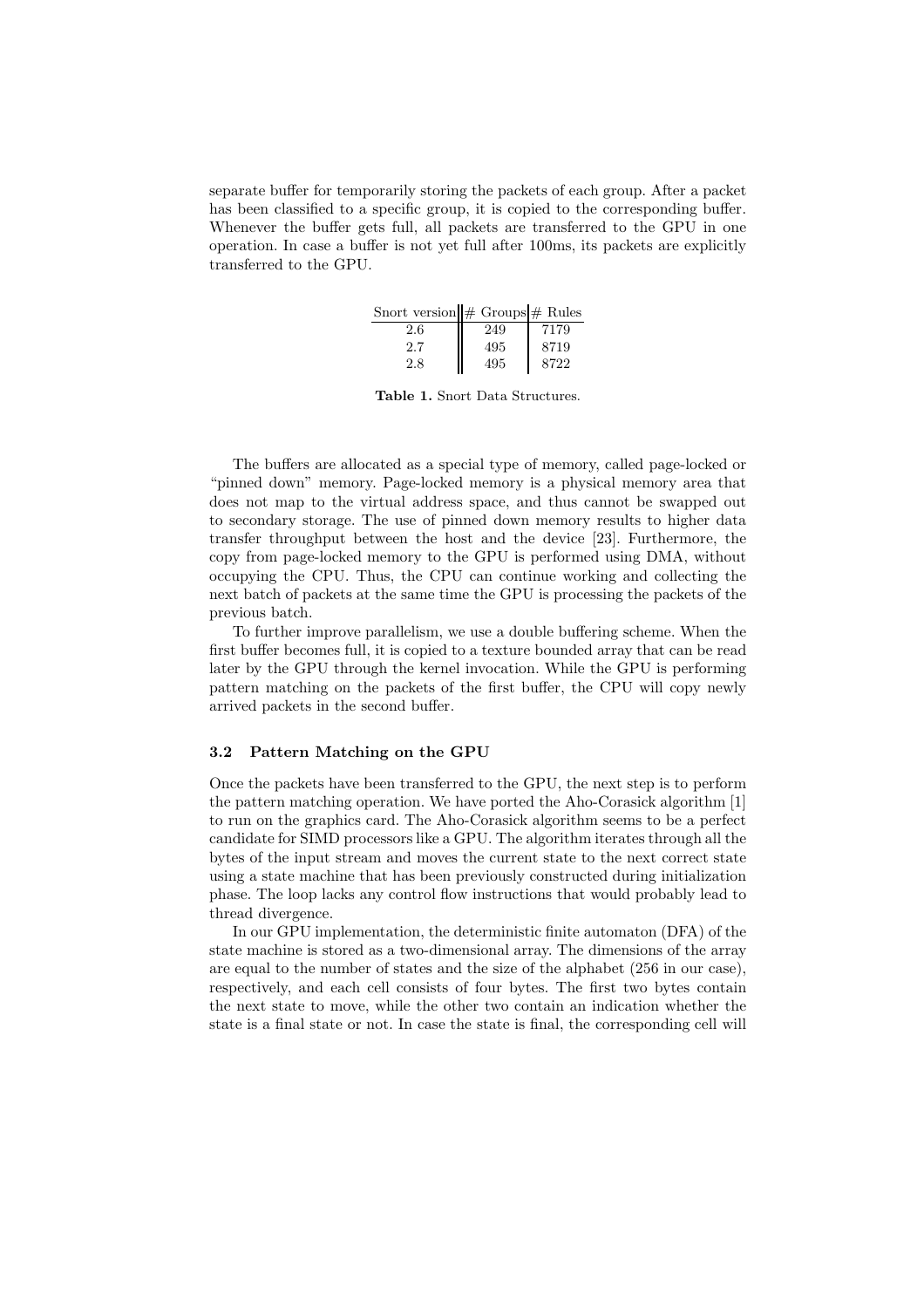contain the unique identification number  $(ID)$  of the matching pattern, otherwise zero. A drawback of this structure is that state machine tables will be sparsely populated, containing a significant number of zero elements and only a few nonzero elements. However, the use of more efficient storage structures, like those proposed in [22], are much more complex to map in the memory space of a GPU.

During the initialization phase, the state machine table of each rule group is constructed in host memory by the CPU, and is then copied to texture memory that is accessible directly from the GPU. At the searching phase, all state machine tables reside only in GPU memory. The use of GPU texture memory instead of generic GPU memory has the benefit that memory fetches are cached. A cache hit consumes only one cycle, instead of several hundreds in case of transfers from generic device memory. Since the Aho-Corasick algorithm exhibits strong locality of references [12], the use of texture memory for storing the state machine tables boosts GPU execution time about 19%.

We have implemented two different parallelization methods for the Aho-Corasick searching phase. In the first, each packet is splitted into fixed equal parts and each thread searches each portion of the packet in parallel. In the second, each thread is assigned a whole packet to search in parallel. Both techniques have advantages and disadvantages that will be discussed in Section 4.

#### 3.3 Transferring the Results to the CPU

Every time a thread matches a pattern inside a packet, it reports it by appending it in an array that has been previously allocated in the device memory. The reports for each packet will be written in a separate row of the array, following the order they were copied to the texture memory. That means that the array will have the same number of rows as the number of packets contained in the batch. Each report is constituted by the ID of the pattern that was matched and the index inside the packet where it was found.

After the pattern matching execution has finished, the array that contains the matching pairs is copied to the host memory. Before raising an alert for each matching pair, the following extra cases should be examined in case they apply:

- Case-sensitive patterns. Since Aho-Corasick cannot distinguish between capital and low letters, an extra, case-sensitive, search should be made at the index where the pattern was found.
- $-$  *Offset-oriented rules.* Some patterns must be located in specific locations inside the payload of the packet, in order for the rule to be activated. For example, it is possible to look for a specified pattern within the first 5 bytes of the payload. Such ranges are specified in Snort with special keywords, like offset, depth, distance, etc. The index where the match was found is compared against the offset to argue if the match is valid or not.
- $-$  Patterns with common suffix. It is possible that if two patterns have the same suffix will also share the same final state in the state machine. Thus, for each pattern, we keep an extra list that contains the "suffix-related" IDs in the structure that holds its attributes. If this list is not empty for a matching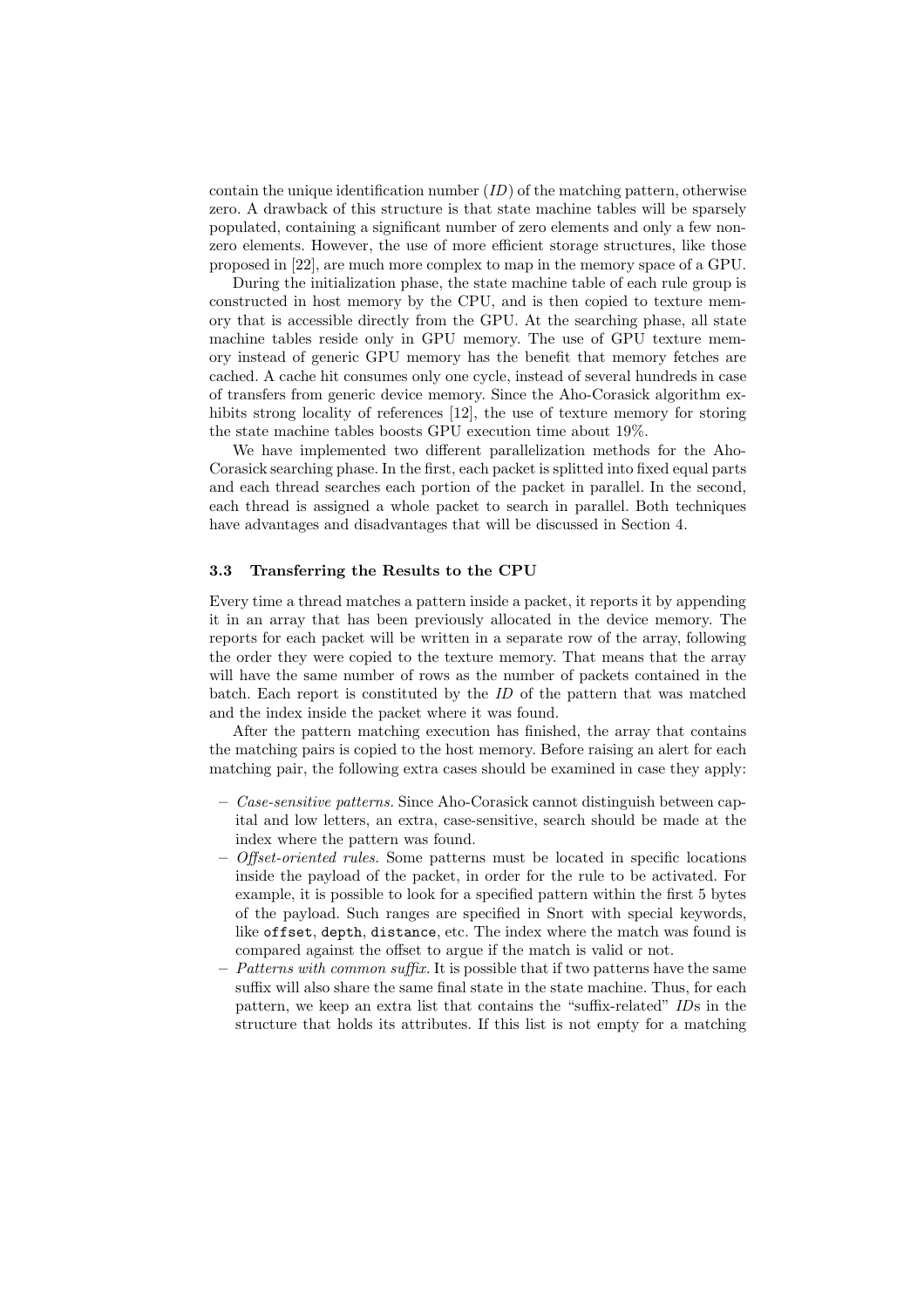pattern, the patterns that contained in the list have to be verified to find the actual matching pattern.

## 4 Implementation

We have implemented Gnort on the GeForce 8 Series architecture using CUDA. NVIDIA states that programs developed for the GeForce 8 series will also work without modification on all future NVIDIA video cards.

To facilitate concurrent execution between the host and the device, we associate GPU execution into streams. A *stream* is a sequence of operations that execute in order. It is created by the host and in our case includes the copying of the packets to the device memory, the kernel launch, and the transfer of the results back to the host memory. While the stream is executing, the CPU is able to collect the next batch of packets. The CPU work includes the execution flow of Snort to capture, decode, and classify the incoming packets, as well as the extra packet copies to the page-locked memory buffer that we have introduced.

The page-locked memory buffers that are used to collect the packets in batches are allocated by the CUDA runtime driver. The driver tracks the relevant virtual memory ranges and automatically accelerates calls to functions that are used to copy data to the device. The copying of the buffers to the device is asynchronous and is associated to the stream. The device memory where the packets are copied is bound to a texture reference of type unsigned char and dimensionality 2. Texture fetches are cached using a proprietary 2D caching scheme and cost only one clock cycle when a cache hit occurs; otherwise a fetch can take 400 to 600 clock cycles. The cache size for texture fetches is 8 KB per multiprocessor. Only the packet payloads are copied to the device, and each payload is stored in a separate row of fixed size. The actual length of the payload is stored in the first two bytes of the row.

The state machine tables that are used for each group of rules are stored in a texture reference of type unsigned short and dimensionality 2. CUDA does not support dynamic allocation of textures yet. To overcome this limitation, all state table arrays are copied to the device at start-up and each of them is dynamically bound to the texture reference, every time a batch of packets have to be matched against.

Once the packets have been copied to the texture bound array, the kernel is initiated by the host to perform the pattern matching. The 8-Series (G8X)—as well as the 9-Series (G9X) which was recently released—contain many independent multiprocessors, each comprising eight processors that run on a SIMD fashion. However, every multiprocessor has an independent instruction decoder, so they can run different instructions.

The Aho-Corasick algorithm performs multi-pattern search, which means that all patterns of a group are searched concurrently. We have explored two different approaches for parallelizing the searching phase by splitting the computation in two ways: assigning a single packet to each multiprocessor at a time,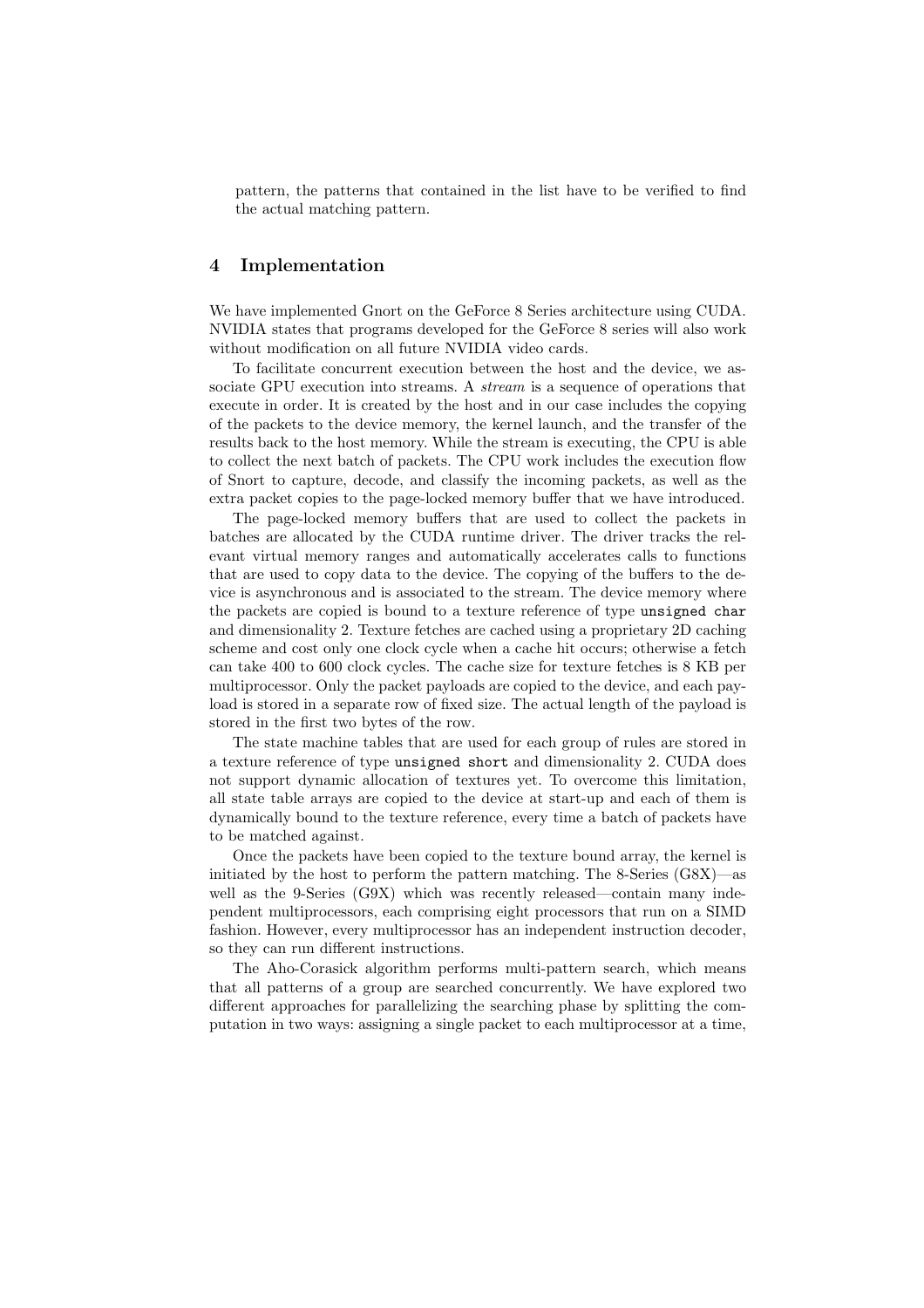and assigning a single packet to each stream processor at a time. The two approaches are illustrated in Figure 2.

#### 4.1 Assigning a Single Packet to each Multiprocessor

In this approach, each packet is processed by a specific thread block, executed by one multiprocessor. The number of threads in the thread block that search the packet payload is fixed and equal to the warp size (currently 32). Even though each multiprocessor consists of eight stream processors, the warp size ensures that the multiprocessor's computational resources are maximized by hiding arithmetic pipeline and memory delays.

Each thread searches a different part of the packet, and thus the packet is divided in 32 equal chunks. The 32 chunks of the packet are processed by the 32 threads of the wrap in parallel. To correctly handle matching patterns that span consecutive chunks of the packet, each thread searches in additional  $X$  bytes after the chunk it was assigned to search, where  $X$  is the maximum pattern length in the state table. To reduce further communication costs due to the overlapping computations, each packet is also copied to the shared memory of the multiprocessor (besides the texture memory)—all threads copy a different chunk in parallel, so this additional copy does not add significant overhead.

An advantage of this method is that all threads are assigned the same amount of work, so execution does not diverge, which would hinder the SIMD execution. Moreover, the texture cache is entirely used for the state tables, as shown in Figure  $2(a)$ . A drawback of this approach is that extra processing is needed for the chunk overlaps, especially in case of small packets.

#### 4.2 Assigning a Single Packet to each Stream Processor

In this approach, each packet is processed by a different thread. The number of blocks that are created is equal to the number of multiprocessors the GPU has, so all are working. Each thread block processes  $X/N$  packets using an equal number of threads, where  $X$  is the number of packets in the batch sent to the GPU, and N is the number of multiprocessors. However, the maximum number of threads that can be created per block is currently 512. So if the number of threads per thread block is greater, more thread blocks are created to keep the number of threads under this limit. The disadvantage of this method is that the amount of work per thread will not be the same since packet sizes will vary. This means that threads of a warp will have to wait until all have finished searching the packet that was assigned to them. However, no additional computation will occur since every packet will be processed in isolation.

Whenever a match occurs, regardless of the implementation used, the corresponding ID of the pattern and the index where the match was found are stored in an array allocated in device memory. Each row of the array contain the matches that were found per packet. We use the first position of each row as a counter to know where to put the next match. Every time a match occurs, the corresponding thread increments the counter and writes the report where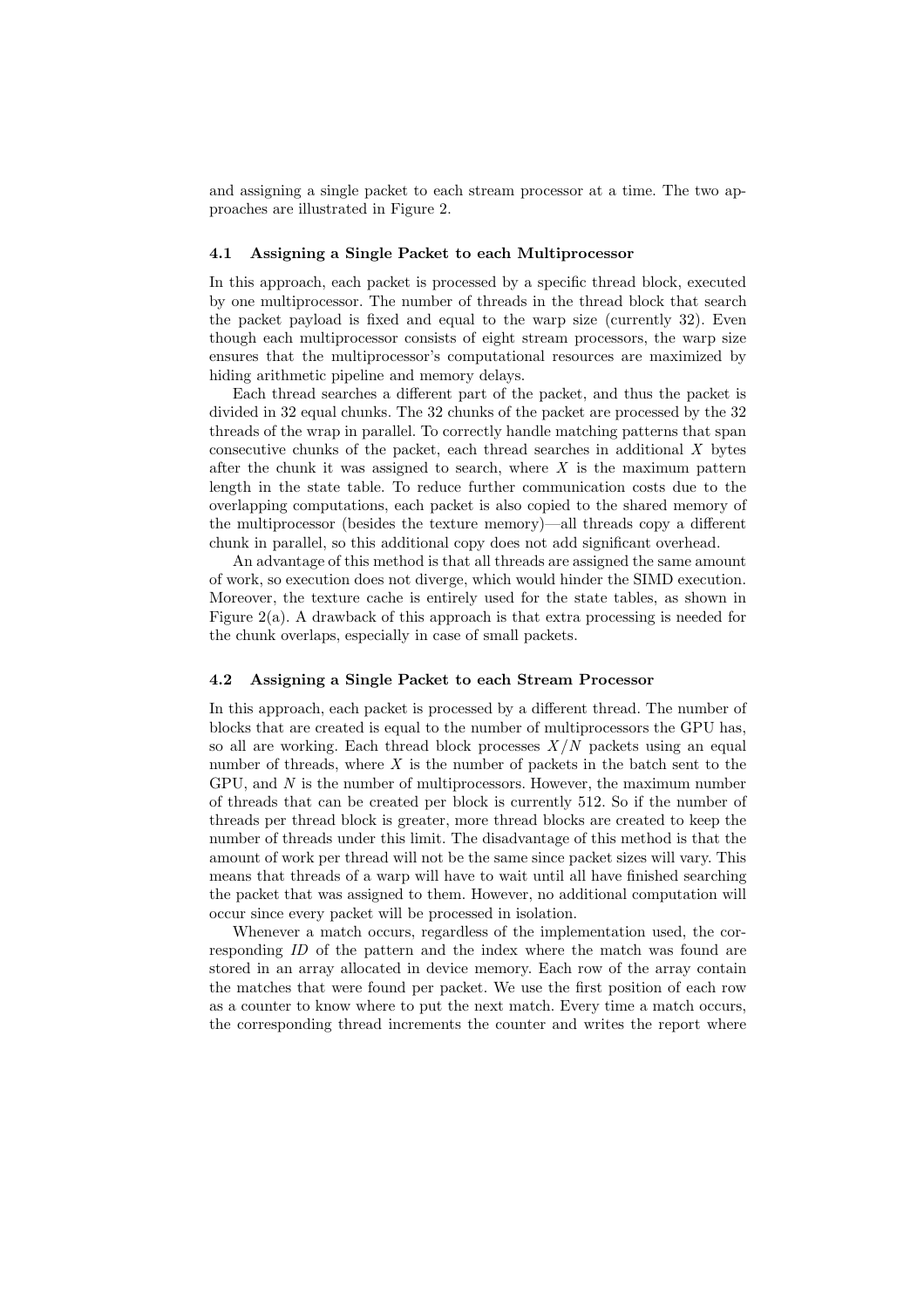

(a) Packet per multiprocessor.



(b) Packet per stream processor.

Fig. 2. Different pattern matching parallelization approaches. In (a), a different packet is processed by each multiprocessor. All stream processors in the multiprocessor search the packet payload concurrently. In (b), a different packet is processed by each stream processor independently of the others.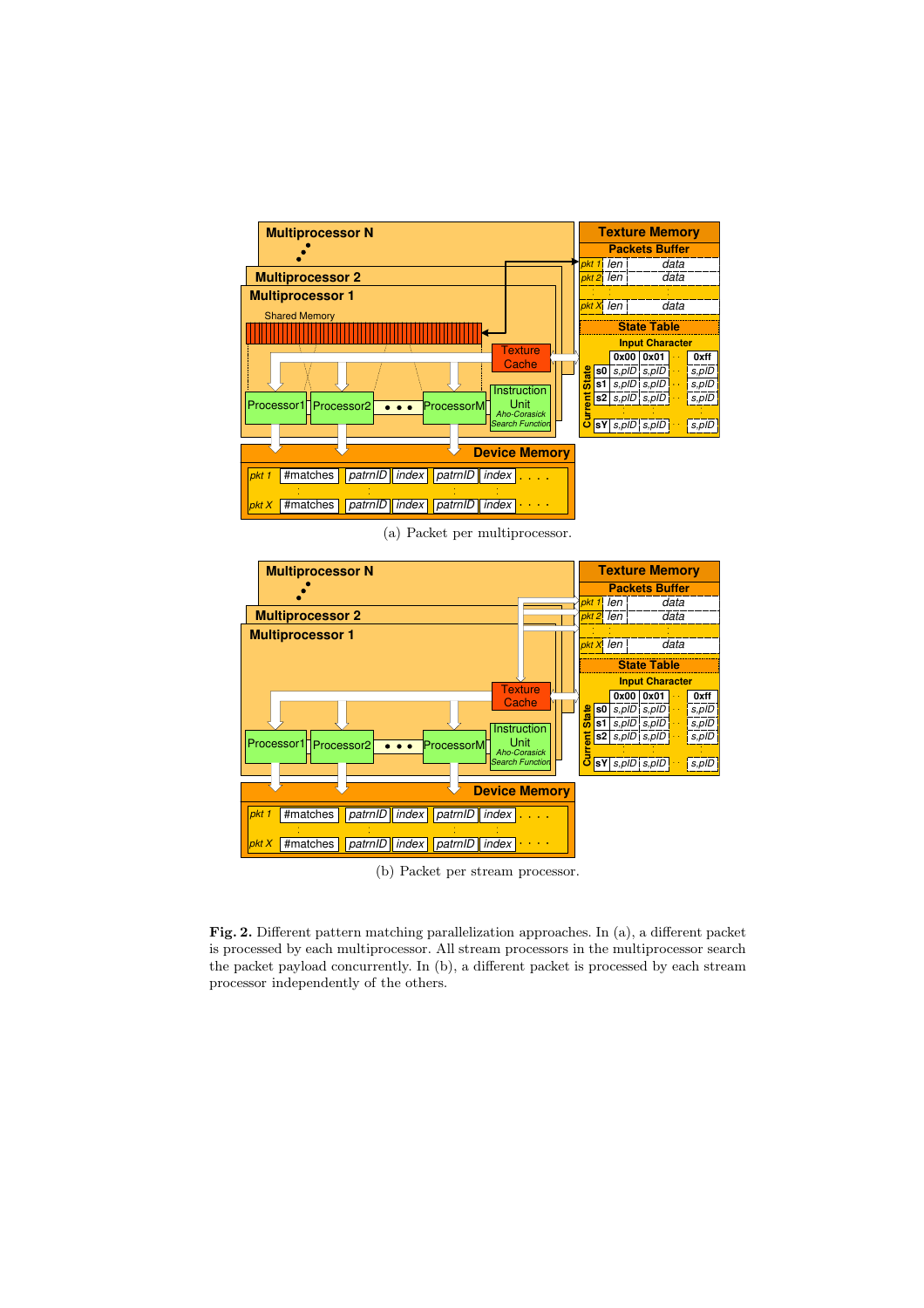the counter points to. The increment is performed using an atomic function supplied by CUDA, to overcome possible race conditions for the first parallelization method.

## 5 Evaluation

In this section, we explore the performance of our implementation. First, we measure the scalability of the various algorithms for different number of patterns and packet sizes, and how they affect overall performance. We then examine how these algorithms perform in a realistic scenario as a function of the traffic load.

In our experiments we used an NVIDIA GeForce 8600GT card, which contains 32 stream processors organized in 4 multiprocessors, operating at 1.2GHz with 512 MB of memory. The CPU in our system was a 3.40 GHz Intel Pentium 4 processor with 2 GB of memory.

In order to directly compare with prior work, we re-implemented the KMP algorithm on the NVIDIA G80 GPU architecture using CUDA. In our implementation, the patterns to be searched, and the partial-match tables that KMP uses, are stored in two 2D texture arrays. Each packet is assigned to a different thread block, while each thread in a block is responsible for searching a specific pattern in the entire packet. This way, each warp of threads performs pattern matching against each packet in parallel, as long as the number of patterns is equal with the number of processors. If the number of patterns is greater than 512, the pattern matching is bundled in groups of 512 patterns each time, due to the limitation of the 512 threads that can be created per block.

We also did a GPU implementation of the Boyer-Moore algorithm, which performs better than KMP. The patterns to be searched, as well as the badcharacter shift tables, are stored in two 2D texture arrays similarly to the KMP implementation. Each packet is assigned to a different thread block, while each thread in a block is responsible for searching a specific pattern in the whole packet.

For all experiments conducted, we disregard the time spent in the initialization phase of Snort as well as the logging of the alerts to the disk. Even though it only takes less than just a few seconds to load the patterns and build its internal structures in all cases, there is no practical need to include this time in our graphs. For all experiments we measure the performance of the default Snort using the full Aho-Corasick implementation. We conducted experiments with other implementations as well, however they performed worse in every case. Some information on the different implementations of Aho-Corasick that Snort uses can be found in [30].

#### 5.1 Microbenchmarks

We start by investigating the effect that the size of the batch of packets that are transferred to the GPU has on the overall system performance. We used a synthetic payload trace that contains 1344330 UDP packets with random payload,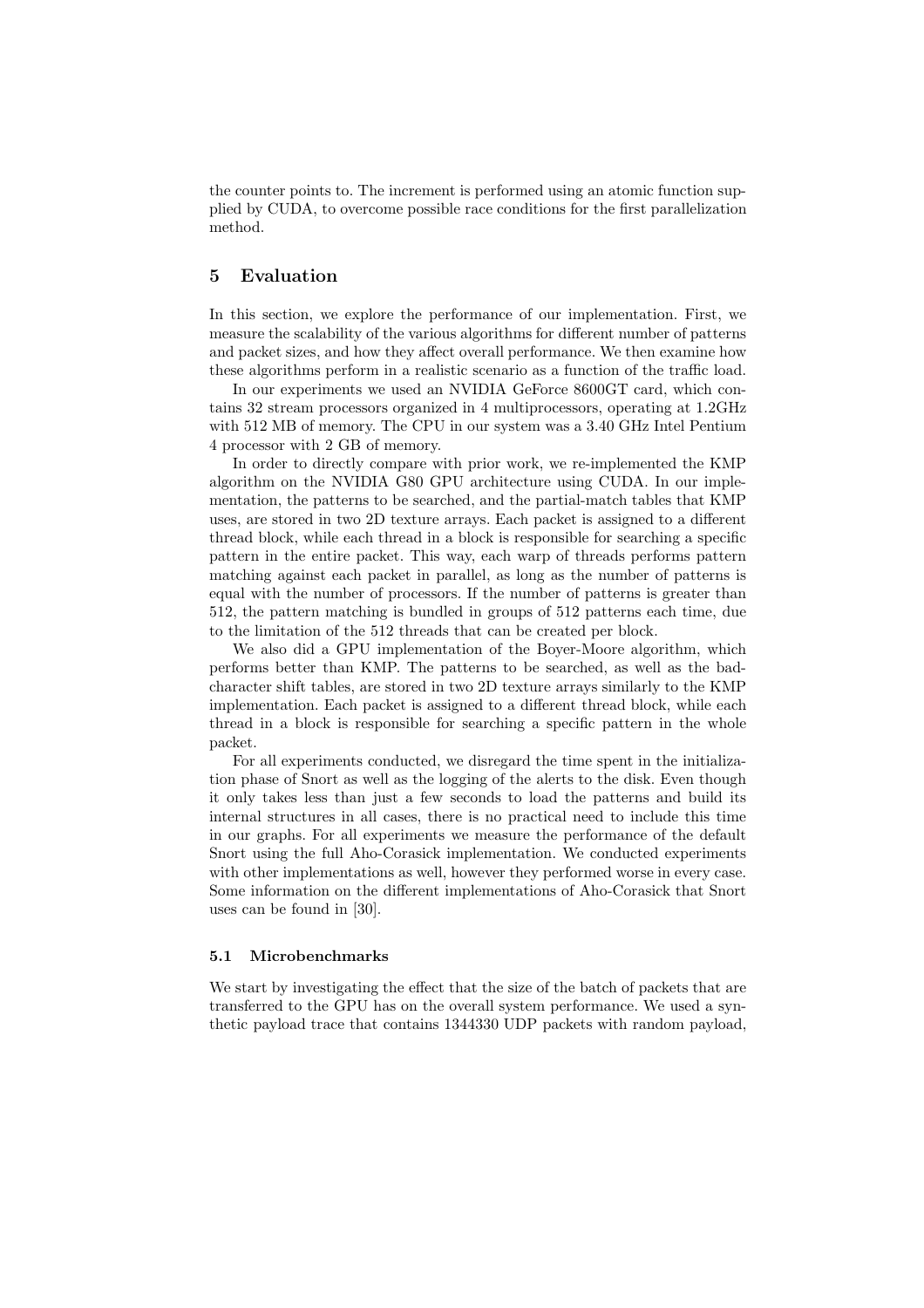| Buffer size $(\#$ packets) Transfer time (ms) |          |
|-----------------------------------------------|----------|
|                                               | 0.035547 |
| 32                                            | 0.008218 |
| 512                                           | 0.004626 |
| 1024                                          | 0.004472 |
| 4096                                          | 0.004326 |
| 32768                                         | 0.004296 |

Table 2. Transfer times per packet as a function of the buffer size for 800-bytes packets.

each 800 bytes in length. The detection engine was disabled, so no execution would take place on the GPU. This way, we measured the time needed for the packets to transferred to the device in batches using the double buffer technique described in Section 3. The times include the capture, decode and classification phases performed by Snort as well as the copying of each packet to our buffer. Table 2 shows the time needed for a packet to copied to the memory of the device for various buffer sizes. We can see that the cost per packet increased as the size of the buffer decreased. For bigger sizes the cost remained somewhat constant. This may be due to the PCI startup overhead of each transaction. As the size of the buffer increases, the number of transaction decreases, resulting in lower startup overheads. For all subsequent experiments we used a buffer of 1024 packets size, which we think is optimal considering the available memory of the host computer we used for the evaluation.

In the next experiment we evaluated how each detection algorithm scales with the number of patterns. We created Snort rules of randomly generated patterns which size varied between 5 and 25 bytes and gave as input to Snort a payload trace that contains UDP packets with random payload, each of 800 bytes in length. All rules are matched against every packet. This is the worst case scenario for a pattern matching engine, as in most cases each packet has to be checked only against a few hundred rules. Figures 3 and 4 show the maximum throughput achieved for single- and multi-pattern matching algorithms respectively, to perform string searches through rule-sets of sizes 10 up to 4000 rules. As shown in Figure 3, single pattern algorithms do not scale as the ruleset size increases. Performance of the CPU implementations of both KMP and BM decreases linearly with the number of patterns. KMP achieves nearly 100 Mbit/s for 10 patterns but its performance for 4000 patterns drops under 1 Mbit/s. BM presents better results but still for a large number of patterns it can only achieve up to 5 Mbit/s. The GPU implementation of these algorithms boosts their performance by up to an order of magnitude. For the case of 50, 100 and 250 patterns we can see that GPU versions of algorithms are an order of magnitude faster than the CPU ones, while for the case of 4000 patterns the improvements reaches a factor of 3.

An interesting observation is that the throughput of the GPU implementations for both KMP and BM remained constant for up to 100 patterns. Even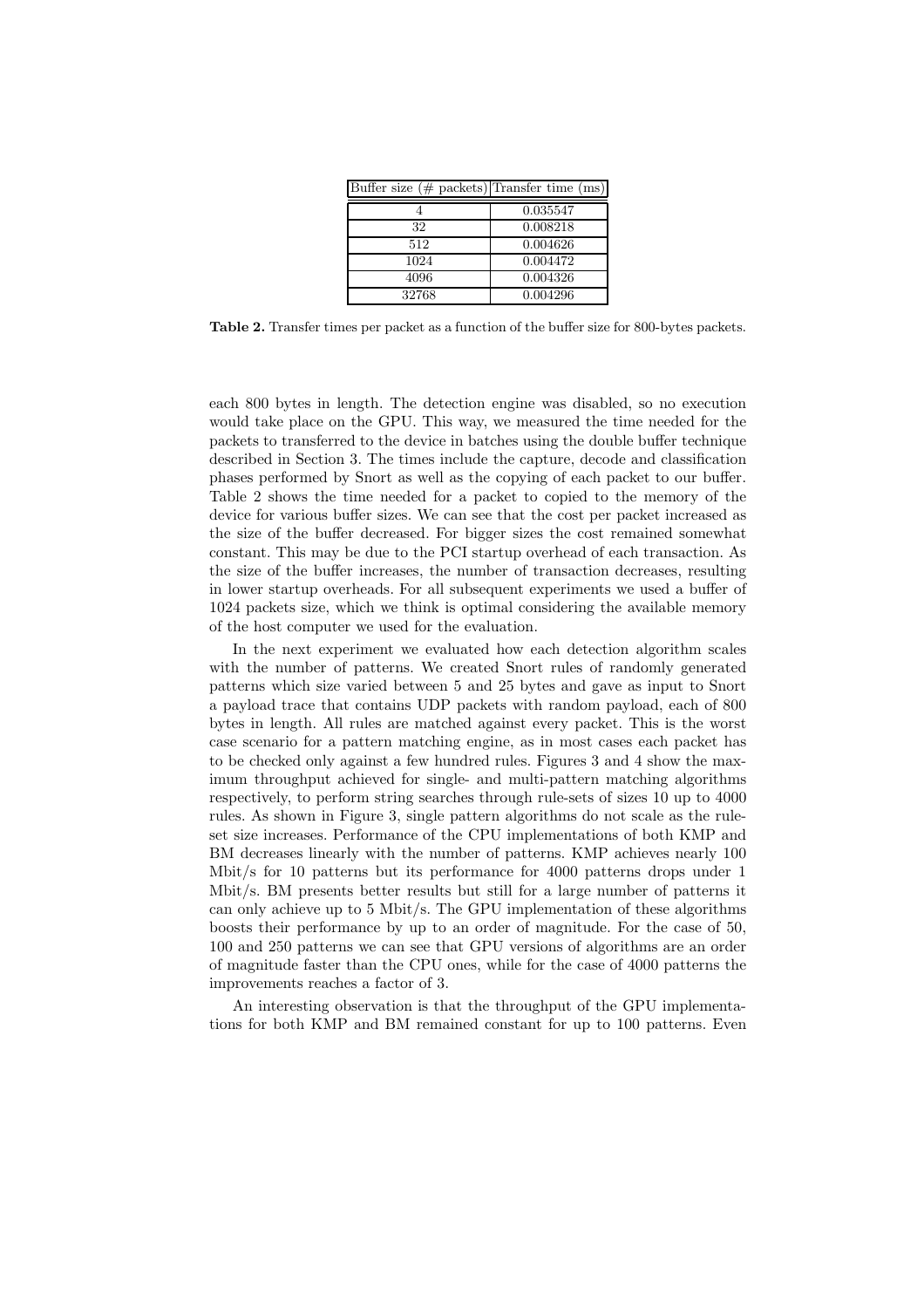

Fig. 3. Throughput sustained for single- Fig. 4. Throughput sustained for multiplepattern matching algorithms. pattern matching algorithms.

though there are 32 processors available, the thread scheduler can pipeline threads execution to effectively utilizes available resources. To verify it, we changed the kernels to return immediately performing a null computation and we observed the same behavior. Performance of the system remained constant for up to 100 patterns and then began decreasing linearly.

In the case of Aho-Corasick algorithm, the throughput remains constant independently of the number of patterns, a behavior expected for a multi-pattern approach. The results are shown in Figure 4. For the CPU implementation, Aho-Corasick achieves nearly 600 Mbit/s throughput, while the GPU implementation reaches up to 1.4 Gbit/s, yielding a 2.4 times improvement. Our two different approaches for implementing Aho-Corasick (displayed as AC1 and AC2 in the graph) do not present significant differences in performance.

Figures 5 and 6 show the throughput achieved for various UDP packet sizes. Snort was loaded with 1000 random patterns which size varied between 5 and 25 bytes. Each packet contains random data, a property that favors the BM algorithm as it will skip most of the payload. CPU implementations of KMP and BM presented a stable performance of around 1 and 10 Mbit/s respectively, independently of the packet size. Their GPU implementations yield a speedup from 2 up to 10 times. The throughput of Aho-Corasick reached over 2.3 Gbit/s for 1500-byte packets, giving a total speed-up of 3.2 compared to the respective CPU implementation. It is important to notice that it is worthless to process small packets on GPU. As it can be seen in Figure 6, for small packet sizes (under 100), the CPU implementation performs better than the GPU. However, for sizes larger than 100 bytes, the GPU implementation outperforms the CPU one in all cases.

#### 5.2 Macrobenchmarks

In this section we present the evaluation of our prototype implementation using real rules from the current Snort rule set on real network traffic. Our experimen-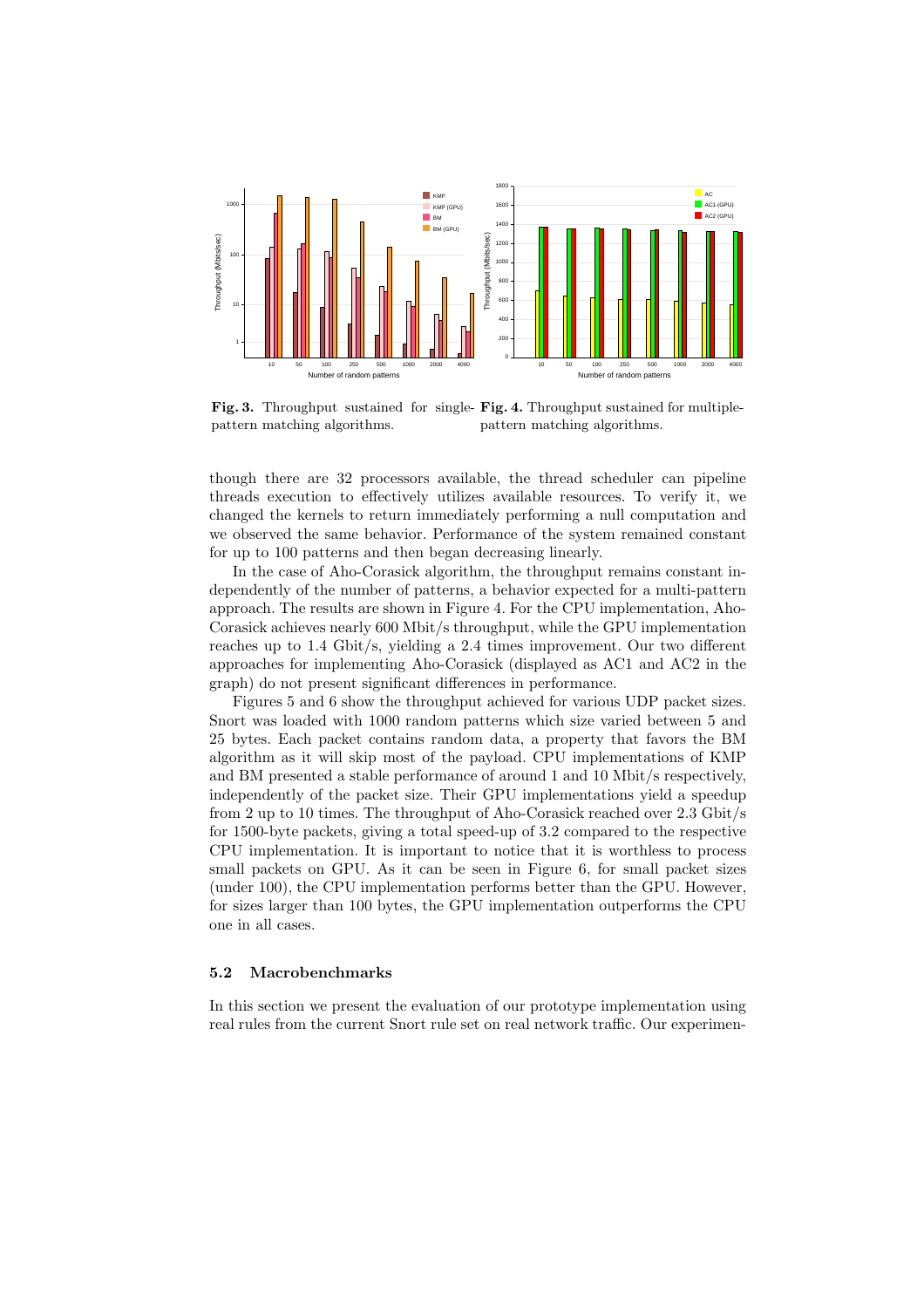

Fig. 5. Throughput sustained for single-Fig. 6. Throughput sustained for multiplepattern matching algorithms. pattern matching algorithms.

tal environment consists of two PCs connected via a 1 Gbit/s Ethernet switch. The first PC is equipped with a NVIDIA GeForce 8600GT card and runs our modified version of Snort, while the second is used for replaying real network traffic traces using tcpreplay [32]. We used a full payload trace captured at the access link that connects an educational network with thousands of hosts to the Internet. By rewriting the source and destination MAC addresses in all packets, the generated traffic can be sent to the first PC.

We ran Snort with a custom configuration in which preprocessors and regular expression pattern matching were disabled, as both processes are executed only on the CPU. Snort loaded 5467 rules that contain about 7878 content patterns.

Figure 7 shows the packet loss ratio while replaying the trace at different speeds for two versions of pcap: the default one [21] and the pcap-mmap [35]. The pcap-mmap is a modified version of libpcap that implements a shared memory ring buffer to store captured packets. In this fashion user-space applications are able to read them directly, without trapping to kernel mode and copying them to a user buffer. The use of pcap-mmap gave both unmodified Snort and our system an increase of 50 to 100 Mbit/s to the overall performance. We can see that conventional Snort cannot process all packets in rates higher than 300 Mbit/s, so a significant percentage of packets is being lost. On the other hand, our GPU-assisted Snort is twice as fast as the original one. Packet loss for our approach starts at 600 Mbit/s, a 200% improvement to the processing capacity of Snort. The two different GPU implementations of the Aho-Corasick algorithm achieve almost the same performance. For completeness, in Figure 8, we plot the corresponding CPU utilization. Packet loss starts when CPU reaches 100% utilization.

Figure 9 plots the packets dropped by the kernel when CPU was overloaded synthetically. We used a simple program in an infinite tight loop, performing basic math operations to increase CPU usage to 100%. Snort was executing simultaneously. We observe that the performance decreased even when the matching process was executing on GPU. This can be explained by the fact that as the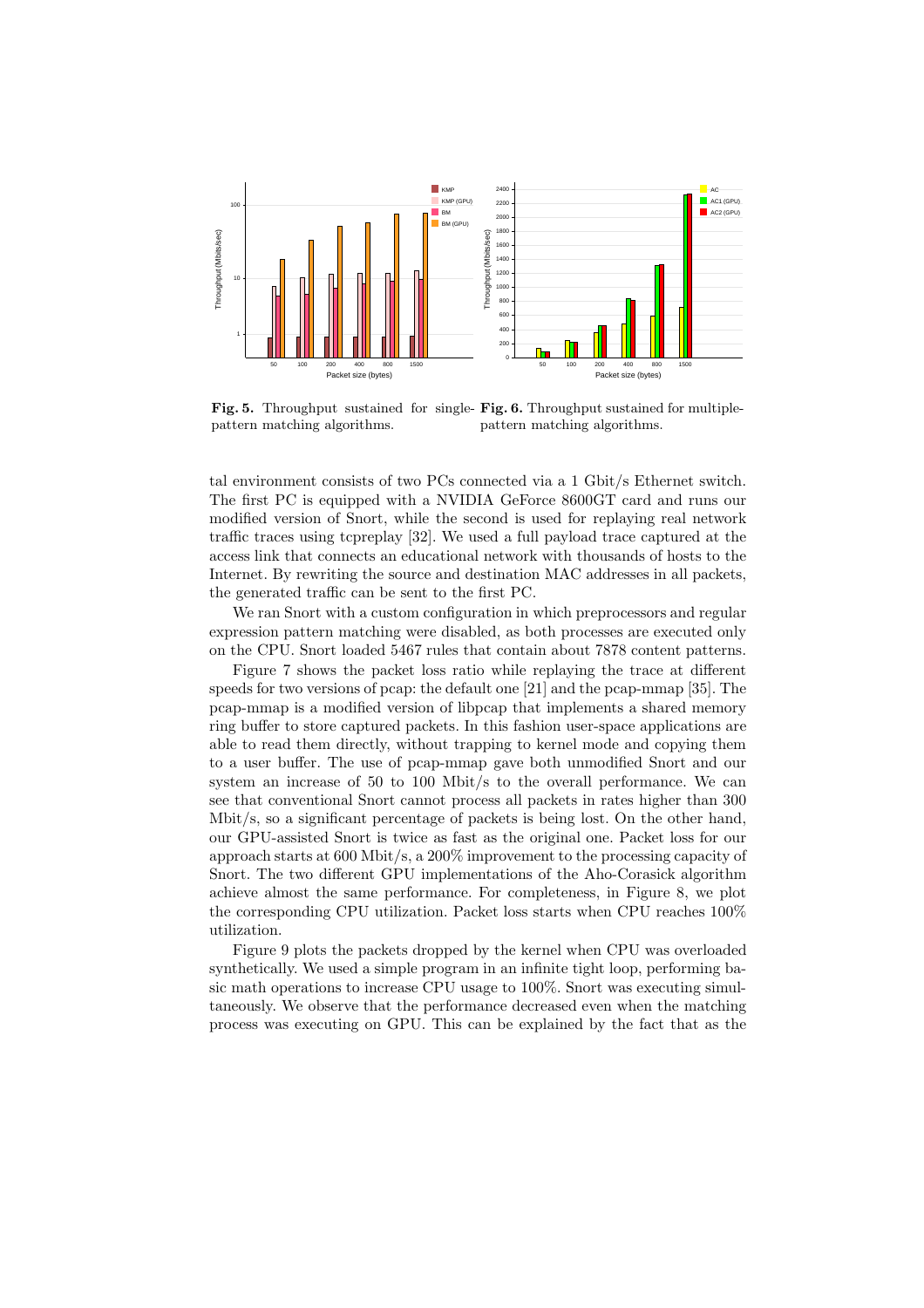

Fig. 7. Packet loss ratio as a function of the traffic speed.



Fig. 8. CPU utilization as a function of the traffic speed.

CPU controls the execution of the GPU, by overloading the former the execution flow is affected directly. However, performance degradation did not converge to that of default Snort, in contrast with [17].

## 6 Conclusions

In this paper, we presented Gnort, an intrusion detection system that utilizes the GPU to offload pattern matching computation. We ported the classic Aho-Corasick algorithm to run on the GPU exploiting the SIMD instructions. Our prototype system was able to achieve a maximum throughput of 2.3 Gbit/s, while in a real world scenario outperformed conventional Snort by a factor of two.

As future work we plan on eliminating the extra copy we introduced in order to transfer the packets to the GPU in batches. One way to accomplish this, is to transfer the packets directly from the kernel buffer. This would require that the buffer will be allocated from the application and will be shared between the user and kernel spaces. We believe that by modifying the pcap-mmap, that already implements this shared buffer capability, we can benefit from the lack of copies of both from kernel to user space as well as the one to our defined buffer. An even more efficient way would be to DMA directly the packets from the NIC to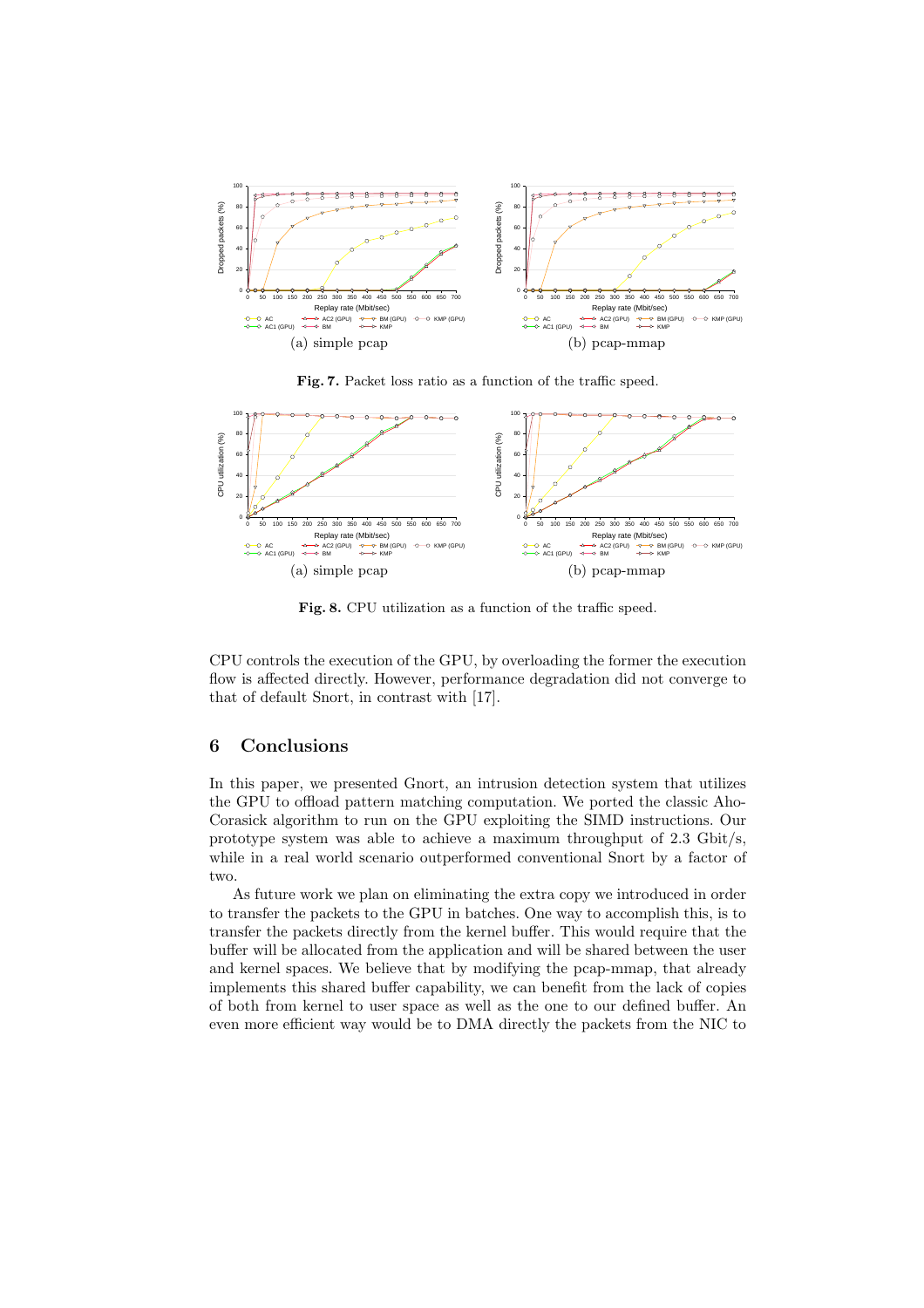

Fig. 9. Packet loss ratio as a function of the traffic speed under heavy CPU load.

the GPU, without occupying the CPU at all. Currently, this is not supported but it may be in the future.

Finally, we plan on utilizing multiple GPUs instead of a single one. Modern motherboards support dual GPUs, and there are PCI Express backplanes that support multiple slots. We believe that building such "clusters" of GPUs will be able to support multiple Gigabit per second Intrusion Detection Systems.

## Acknowledgments

This work was supported in part by the project CyberScope, funded by the Greek Secretariat for Research and Technology under contract number PENED 03ED440 and by the Marie Curie Actions - Reintegration Grants project PASS. G. Vasiliadis, S. Antonatos, M. Polychronakis, E. P. Markatos and S. Ioannidis are also with the University of Crete.

# References

- 1. A. V. Aho and M. J. Corasick. Efficient string matching: an aid to bibliographic search. Communications of the ACM, 18(6):333-340, June 1975.
- 2. S. Antonatos, K. Anagnostakis, and E. Markatos. Generating realistic workloads for network intrusion detection systems. In Proceedings of the 4th ACM Workshop on Software and Performance, January 2004.
- 3. M. Attig and J. Lockwood. A framework for rule processing in reconfigurable network systems. In Proceedings of the 13th Annual IEEE Symposium on Field-Programmable Custom Computing Machines (FCCM '05), pages 225–234, Washington, DC, USA, 2005. IEEE Computer Society.
- 4. Z. K. Baker and V. K. Prasanna. Time and area efficient pattern matching on FPGAs. In Proceedings of the 2004 ACM/SIGDA 12th International Symposium on Field Programmable Gate Arrays (FPGA '04), pages 223–232, New York, NY, USA, 2004. ACM.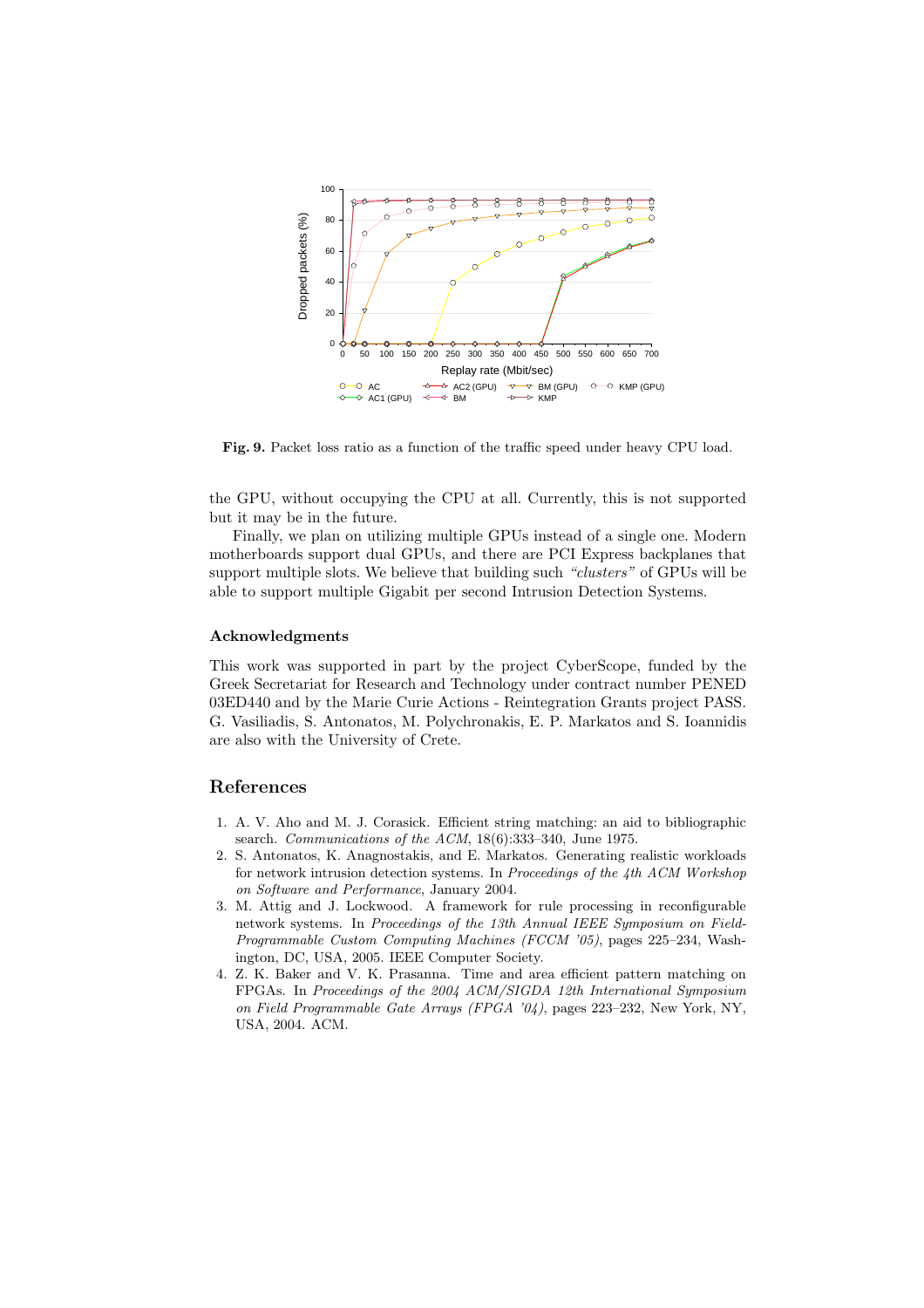- 5. H. Bos and K. Huang. Towards software-based signature detection for intrusion prevention on the network card. In Proceedings of 8th International Symposium on Recent Advances in Intrusion Detection (RAID), Seattle, WA, September 2005.
- 6. R. S. Boyer and J. S. Moore. A fast string searching algorithm. Communications of the Association for Computing Machinery, 20(10):762–772, October 1977.
- 7. J. B. D. Cabrera, J. Gosar, W. Lee, and R. K. Mehra. On the statistical distribution of processing times in network intrusion detection. In 43rd IEEE Conference on Decision and Control, pages 75–80, December 2004.
- 8. C. Clark, W. Lee, D. Schimmel, D. Contis, M. Kone, and A. Thomas. A hardware platform for network intrusion detection and prevention. In Proceedings of the 3rd Workshop on Network Processors and Applications (NP3), 2004.
- 9. C. Coit, S. Staniford, and J. McAlerney. Towards faster string matching for intrusion detection or exceeding the speed of Snort. In Proceedings of DARPA Information Survivability Conference & Exposition II (DISCEX '01), June 2001.
- 10. B. Commentz-Walter. A string matching algorithm fast on the average. In Proceedings of the 6th International Colloquium on Automata, Languages and Programming, pages 118–131.
- 11. D. L. Cook, J. Ioannidis, A. D. Keromytis, and J. Luck. Cryptographics: Secret key cryptography using graphics cards. In Proceedings of RSA Conference, Cryptographer's Track (CT-RSA), pages 334–350, 2005.
- 12. W. de Bruijn, A. Slowinska, K. van Reeuwijk, T. Hruby, L. Xu, and H. Bos. Safe-Card: a Gigabit IPS on the network card. In Proceedings of 9th International Symposium on Recent Advances in Intrusion Detection (RAID), Hamburg, Germany, September 2006.
- 13. S. Dharmapurikar, P. Krishnamurthy, T. S. Sproull, and J. W. Lockwood. Deep packet inspection using parallel bloom filters. IEEE Micro, 24(1):52–61, 2004.
- 14. S. Dharmapurikar and J. Lockwood. Fast and scalable pattern matching for content filtering. In Proceedings of the 2005 ACM symposium on Architecture for networking and communications systems (ANCS '05), pages 183–192, New York, NY, USA, 2005. ACM.
- 15. M. Fisk and G. Varghese. Applying fast string matching to intrusion detection. Technical Report In preparation, successor to UCSD TR CS2001-0670, University of California, San Diego, 2002.
- 16. C. IOS. IPS deployment guide. http://www.cisco.com.
- 17. N. Jacob and C. Brodley. Offloading IDS computation to the GPU. In Proceedings of the 22nd Annual Computer Security Applications Conference on Annual Computer Security Applications Conference (ACSAC '06), pages 371–380, Washington, DC, USA, 2006. IEEE Computer Society.
- 18. D. E. Knuth, J. Morris, and V. Pratt. Fast pattern matching in strings. SIAM Journal on Computing, 6(2):127–146, 1977.
- 19. C. Kruegel, F. Valeur, G. Vigna, and R. Kemmerer. Stateful intrusion detection for high-speed networks. In Proceedings of the IEEE Symposium on Security and Privacy, pages 285– 294, May 2002.
- 20. G. G. R. I. Lodovico Marziale and V. Roussev. Massive threading: Using GPUs to increase the performance of digital forensics tools. Digital Investigation, 1:73–81, September 2007.
- 21. S. McCanne, C. Leres, and V. Jacobson. libpcap. Lawrence Berkeley Laboratory, Berkeley, CA. (software available from http://www.tcpdump.org/).
- 22. M. Norton. Optimizing pattern matching for intrusion detection. http://docs. idsresearch.org/OptimizingPatternMatchingForIDS.pdf, July 2004.